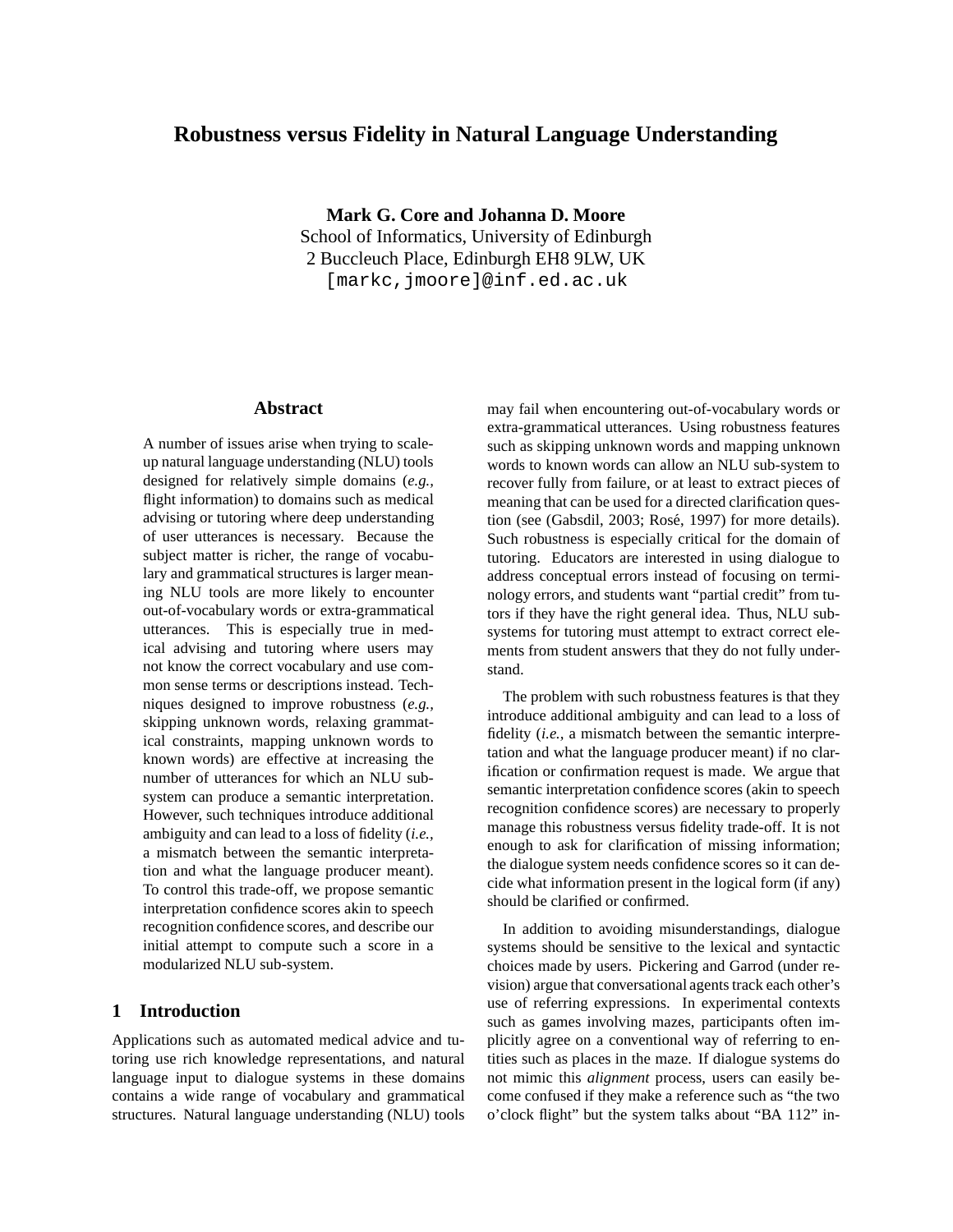stead. In some domains (*e.g.,* tutoring, medical advising), the process is more complex as users may use common sense terms or descriptions instead of correct terminology. The system should not use incorrect terminology, but instead teach the correct terms. To enable dialogue systems to align or correct user-referring-expressions, the NLU sub-system must provide pointers from the semantic interpretation back to the words and syntax produced by the user.

In the body of this paper, we present the architecture of our NLU sub-system. Features of our architecture such as a packed parse tree representation and a two-stage semantic interpretation process provide efficiency and portability advantages. However, they complicate the calculation of confidence scores and maintenance of links between the words and syntax produced by the user and the output of NLU. The goal of this paper is to highlight the architectural trade-offs involved in controlling fidelity.

#### **2 Our Architecture**

Our NLU sub-system, NUBEE, is part of a tutorial dialogue system, BEETLE (Basic Electricity and Electronics Tutorial Learning Environment) (Zinn et al., forthcoming). BEETLE users are given tasks to perform in the circuit simulator pictured in figure 1. Users manipulate objects in this simulation as well as conversing with the system through typed input. The typed input is sent to NUBEE which queries the domain reasoner, BEER, and dialogue history to help build a logical form which it sends to the dialogue manager of the system, the central component of BEETLE's response generation.

NUBEE uses an application-specific logical framework which closely resembles minimal recursion semantics (MRS) (Copestake et al., 1999). An example logical form is shown in figure 2. The identifiers in square brackets define the *handles* for each of the three *elementary predications* (EPs). Handles are used by one EP to reference another EP. The first EP, *connect*", takes the handles of two EPs as arguments (the handles for *battery* and *wire*"). Arguments can be handles or atomic values. Note, we differentiate the definition of a handle from a handle reference by marking the former with square brackets. The two arguments to *battery*<sup>"</sup> are the atomic values *defNP* and *singular*. To simplify processing we simply pass on these syntactic features, *defNP* and *singular*, for later processing rather than defining quantifiers such as *the*.

In section 5, we describe our two stage interpretation process. Predicates output by the first stage are marked with a prime (e.g., *connect'*) and predicates output by the second stage (such as those in figure 2) are marked with a double prime.

Ideally each EP and each of its individual atomic elements would have a confidence score (reflecting the sub(1) connect the battery to the wire

| $(*and*$                       |  |                |                          |
|--------------------------------|--|----------------|--------------------------|
| (connect''                     |  | [id1] id2 id3) |                          |
| (battery''                     |  |                | [id2] defNP singular)    |
| (wire''                        |  |                | $[id3]$ defNP singular)) |
| Figure 2: Example logical form |  |                |                          |

system's confidence that it captures the speaker's meaning), and a link back to the syntactic structures corresponding to the predicate or atomic element. Such a fine-grained representation would ensure that a dialogue system could separate low fidelity elements from high fidelity ones, and that all the speaker's lexical and grammatical choices were captured.

Building such a representation is difficult because the NLU process consists of a series of tasks: preprocessing (in a typed system, this consists of spelling correction and unknown word handling), syntactic and semantic analysis, and reference resolution. Backward links must be built across these processing steps and each step introduces ambiguity (*e.g.,* the parser will output multiple possibilities). In section 7, we see that the system's parser uses a packed representation for ambiguity. Such a representation is efficient but the connection between individual syntactic structures and semantic structures is lost meaning these links must be recreated post-hoc.

NUBEE's architecture is shown in figure 3. The spelling correction, parsing, and post-processing components were built using the Carmel workbench (Rosé, 2000; Rosé et al., 2003). In our architecture for typed NLU, speech recognition is replaced by unknown word handling and spelling correction which we discuss in sections 3 and 4. In these modules, it is relatively easy to calculate confidence scores and record the transformations made to the user input. These modules can make dramatic changes to the user input so it is unclear why current NLU sub-systems do not track these transformations.

In section 5, we discuss the parsing and postprocessing modules(parts of the Carmel workbench). We highlight why it is difficult to assign confidence scores to Carmel's output and maintain links between logical predicates and the corresponding words typed by the user. Section 6 discusses our reference resolution module and how it calculates confidence scores and records the transformations that it makes (from logical predicates to simulated objects in the domain reasoner). In section 7, we discuss how we calculate global confidence scores and link references to simulated objects back to the user's referring expression.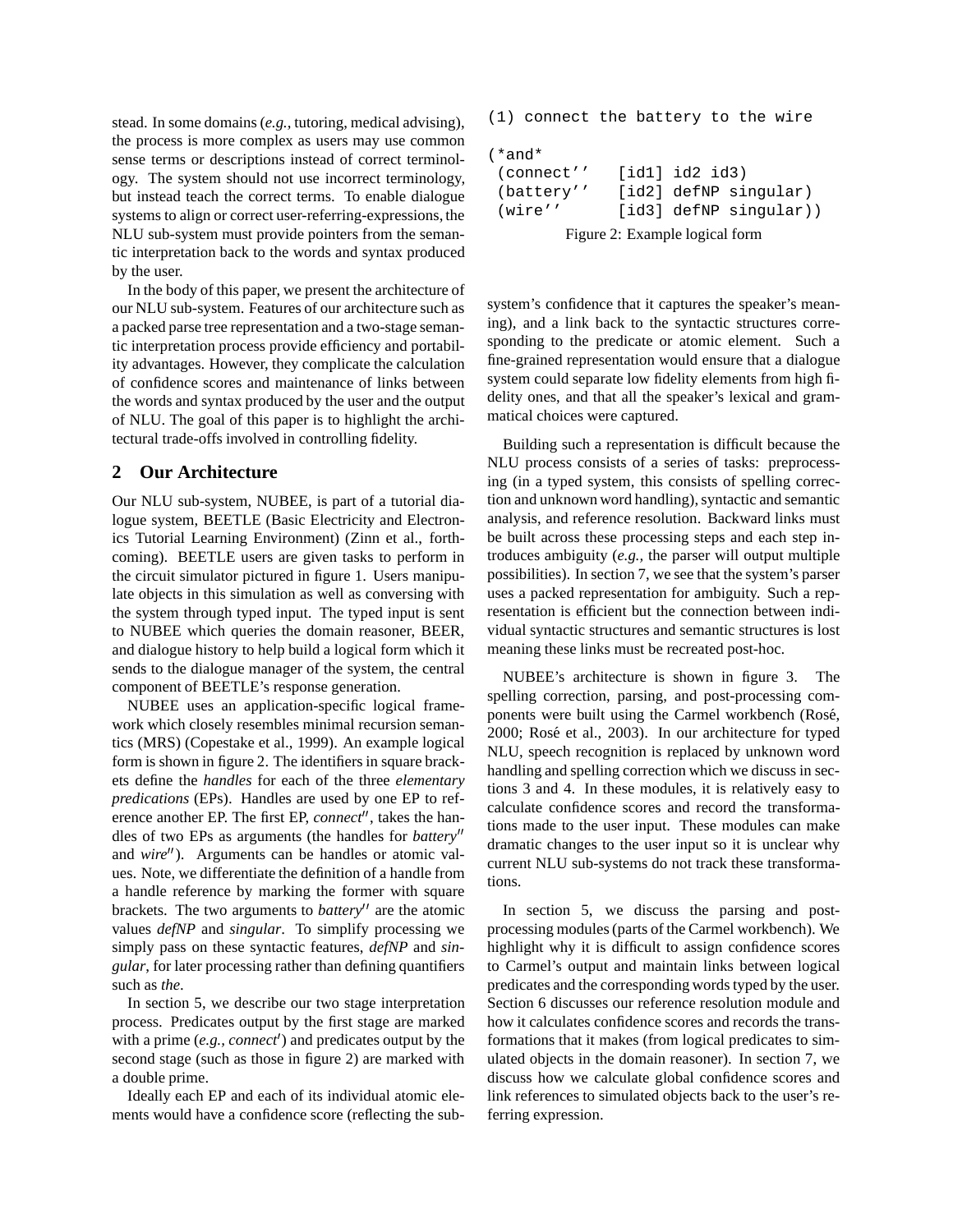

Figure 1: NLU-centric diagram of BEETLE

#### **3 Spelling Correction**

NUBEE's spelling corrector (Elmi and Evens, 1998) and robust parser are both part of the Carmel workbench and the interface between the two is predefined. The spelling corrector uses the parser's lexicon as its dictionary and attempts to fix spelling and typing errors in known words. Since the parser's lexicon is typically much smaller than a lexical database such as WordNet (Miller, 1990), there is a reduction in token ambiguity (*i.e.,* the number of possible replacements to consider) but the spelling of unknown words will not be corrected. The simplification is also made that known words are never misspelled versions of other known words (*e.g.,* typing "their" instead of "there").

The spelling corrector uses string transformations to attempt to repair spelling/typing errors. Because repeated transformations will map any input string to a word in the dictionary, transformations are given penalty scores and a threshold defines an allowable spelling correction. However, the spelling corrector's decisions are final; replacements whose penalty scores are below the threshold are entered directly into the parser's chart but the penalty scores are not passed on.

To produce a record of spelling corrector transformations, we create a word transformation table for every new utterance. Each transformation is recorded in a table entry consisting of the original word, the transformed word (after spelling correction), and an associated confidence score. We have modified the spelling corrector to return a confidence score based on the number of alternatives that it proposes. We show below the transformation table recording the spelling corrector's output for the misspelled word "socet":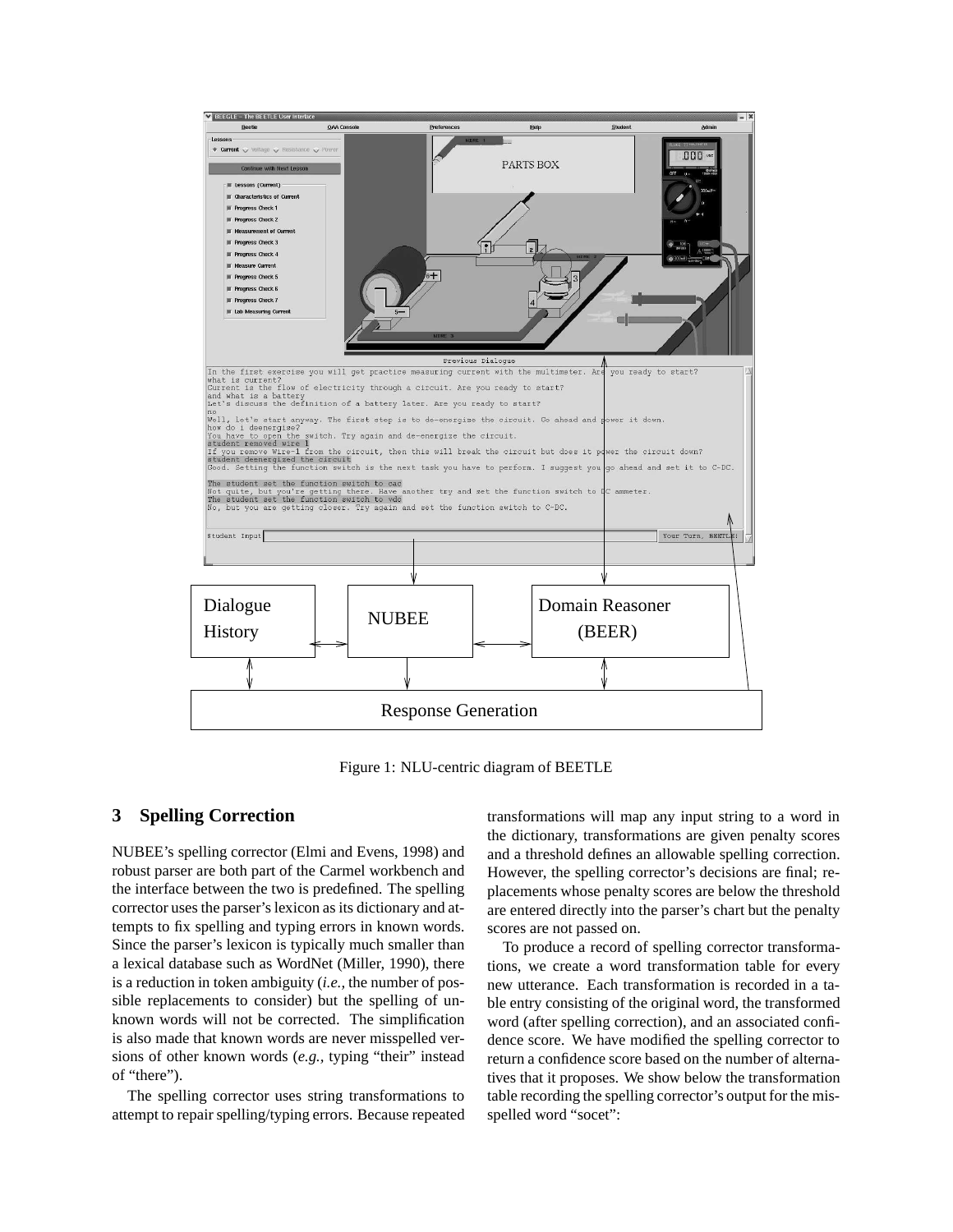

Figure 3: NUBEE architecture

```
socet -> socket, 0.5
     -> set, 0.5
```
In future work, we plan to modify the spelling corrector so that it outputs its penalty score.

#### **4 Unknown Word Handling**

Carmel's robust parser can skip words while attempting to find an analysis for the user input. True unknown words (not spelling errors) will be skipped because Carmel will have no information about their syntactic or semantic features. For some unknown words, this is the best solution because they represent concepts not having an obvious link to knowledge modeled by the system (users should be alerted to the system's limitation). However, we are aware of no work on attempting to recognize novel ways of referring to entities modeled by the system.

Our approach is to find known synonyms (*i.e.,* in NUBEE's lexicon) of unknown words using the Word-Net lexical database (Miller, 1990). In WordNet, words are connected to one or more *synset*s each corresponding to a distinct concept. Each synset will have a set of hyponymy (all the subtypes of the synset) and hypernymy (the supertype of the synset) links.

Currently, we use a very simple search process to look for a known word whose meaning approximates the meaning of the unknown word. We assign a part-ofspeech (POS) tag to the unknown word, and search the appropriate WordNet taxonomy. We retrieve the synsets associated with the word and run the search procedure SEARCH-WORD stopping when a known word is found.

procedure SEARCH-WORD (SYNSETS)

```
1. SEARCH-DOWN (SYNSETS)
```
2. if height threshold not reached then SEARCH-WORD (hypernyms for SYNSETS)

procedure SEARCH-DOWN (SYNSETS)

- 1. search all words having a synset in SYNSETS
- 2. SEARCH-DOWN (all hyponyms of SYNSETS)

Nodes in the WordNet taxonomy close to its root have relatively general meanings (*e.g., social-relation,*

*physical-object*) so we define a limit (height threshold) to how far the search can progress up the taxonomy.

To make a record of unknown-word-handling transformations, we add additional entries to the word transformation table output by spelling correction. We use the size of the search space to calculate confidence scores, treating the set of replacement words retrieved in each step of the search process as equally likely. Consider the example of the unknown word "cable". Step one of SEARCH-DOWN returns: "telegraph", "wire", and "fasten-with-a-cable". "wire" is a known word, and "cable" is replaced by "wire" with a confidence of 0.33:

cable -> wire, 0.33

## **5 Carmel Workbench**

We use the Carmel workbench (Rosé, 2000; Rosé et al., 2003) for parsing and post-processing. In Carmel's AU-TOSEM framework:

"semantic interpretation [operates] in parallel with syntactic interpretation at parse time in a lexicon driven fashion. ... [Semantic] knowledge is encoded declaratively within a meaning representation specification. Semantic constructor functions are compiled automatically from this specification and then linked into lexical entries" (Rosé, 2000, p. 311).

Carmel comes with a wide-coverage English grammar that is compatible with the wide-coverage COMLEX lexicon (Grishman et al., 1994). For each COMLEX entry that we wanted to add into NUBEE's lexicon, we specified its meaning as shown below for the words "connect", "battery", and "wire".

```
connect: connect', subject->agent,
         object->theme,
         modifier->destination
battery: battery'
wire: wire'
```
This simplified example of the meaning specification assigns a predicate to each word, and in the case of a verb such as "connect" assigns a mapping from the syntactic roles of *subject*, *object*, and *modifier* to the semantic roles of *agent*, *theme*, and *destination*. This representation is domain-independent and reusable; it will always be the case that the subject of "connect" realizes the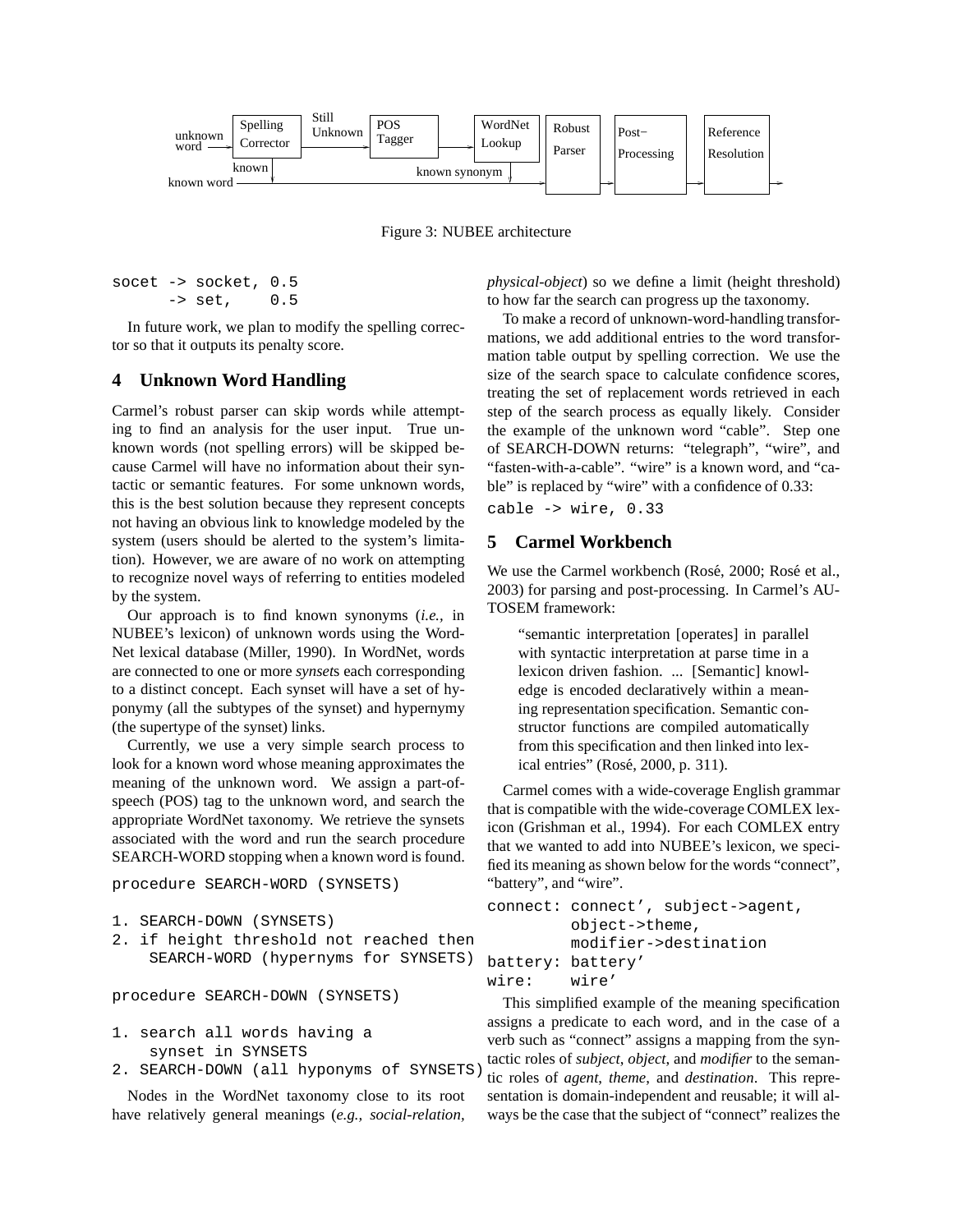```
(2a)
connect the battery to the cable (wire)
 (*and*
  (frame connect')
  (theme (*and* (*and* (frame battery')
                        (number singular))
                 (def defNP)))
  (destination (*and*
                 (*and* (frame wire')
                        (number singular))
                 (def defNP))))
                                          (2c) (*or* (connect'' [id4] "|I|BATT1"
                                                        "|I|WIRE-1461")
                                                      (connect'' [id5] "|I|BATT1"
                                                        "|I|WIRE-1441")
                                                      (connect'' [id6] "|I|BATT1"
                                                        "|I|WIRE-1451")
                                                      (connect'' [id7] "|I|BATT1"
                                                        "|I|REDLEAD1")
                                                      (connect'' [id8] "|I|BATT1"
                                                        "|I|BLACKLEAD1"))
```
Figure 4: Example semantic feature value

(2b)

```
(*and*
 (connect'' [id1] id2 id3)
 (battery'' [id2] defNP singular)
 (wire'' [id3] defNP singular))
```
Figure 5: Example logical form from section 1

agent, the object realizes the theme, and that the destination (if present) will be realized as a modifier.

Figure 4 shows a simplified version of the parser's output given the utterance, "connect the battery to the cable". Recall from section 4 that the unknown word handler will replace "cable" with "wire" leading to the *wire* predicates in figure 4.

The two occurrences of the definite article "the" trigger the feature values *(def defNP)*, marking that *battery* and *wire'* occurred in definite NPs. The nouns, "battery" and "wire", have the associated syntactic feature of being singular, and the features *theme* and *destination* mark the semantic roles of *battery'* and *wire'*.

Dialogue systems use domain-specific reasoners to process the output of NLU sub-systems (*e.g.,* to answer a user question or execute a user command, or to judge the correctness of a student answer). Such domain reasoners generally expect input in a predefined, domain-specific format necessitating a second stage of processing to convert the parser's output into the correct format.

Our domain reasoner's representation for the connect action is a predicate, *connect*", taking as arguments, the two objects to be connected. Carmel provides support for building such predicates from the parser's output based on a declarative specification. Based on our specification for *connect*", Carmel's predicate mapper will produce the logical form shown in figure 5 (a copy of figure 2).

During the parsing and post-processing stages, the string returned from pre-processing (spelling correction and unknown word handling) is transformed into a series of predicates. We currently do not keep track of all the connections between the predicates and the words that formed them. The predicate mapping stage is difficult to

Figure 6: Example logical form after reference resolution

unravel; the mapping rules operate on semantic feature values (such as those shown in figure 4). There is no direct link between pieces of semantic feature values and the words that triggered them so it is difficult to associate the output of predicate mapping with words. See section 7 for more details and our interim solution.

# **6 Reference Resolution**

For each predicate corresponding to a physical entity, the reference resolution module must decide whether the predicate refers to: a concept (a generic reading), a novel object (indefinite reference), or an existing object (definite reference). If the predicate refers to an existing object, the predicate (*e.g., wire*") may match several objects in the domain reasoner but the speaker may only be referring to a subset of these objects.

Figure 6 shows the example from figure 5 after reference resolution. The predicate *battery*" is replaced by the name of the one battery present in figure 1, but *wire* could refer to any of the five wires in the circuit leading to the ambiguity depicted.

NUBEE can query the dialogue system's history list to assign salience and calculate confidence scores for the transformations it makes. These transformations are stored in a table such as the one below (assume that "|I|WIRE-1461" had been mentioned previously but the other wires had not):

```
(battery'' [id2] def singular) ->
      "|I|BATT1" (1.0)
(wire'' [id3] def singular) ->
  "|I|WIRE-1461" (0.6) "|I|WIRE-1441" (0.1)
  "|I|WIRE-1451" (0.1) "|I|REDLEAD1" (0.1)
  "|I|BLACKLEAD1" (0.1)
```
In the next section, we will see how these table entries are matched with words from the input.

# **7 Improving Fidelity**

We are currently focusing on improving fidelity for referring expressions: assigning confidence scores to the objects retrieved during reference resolution and linking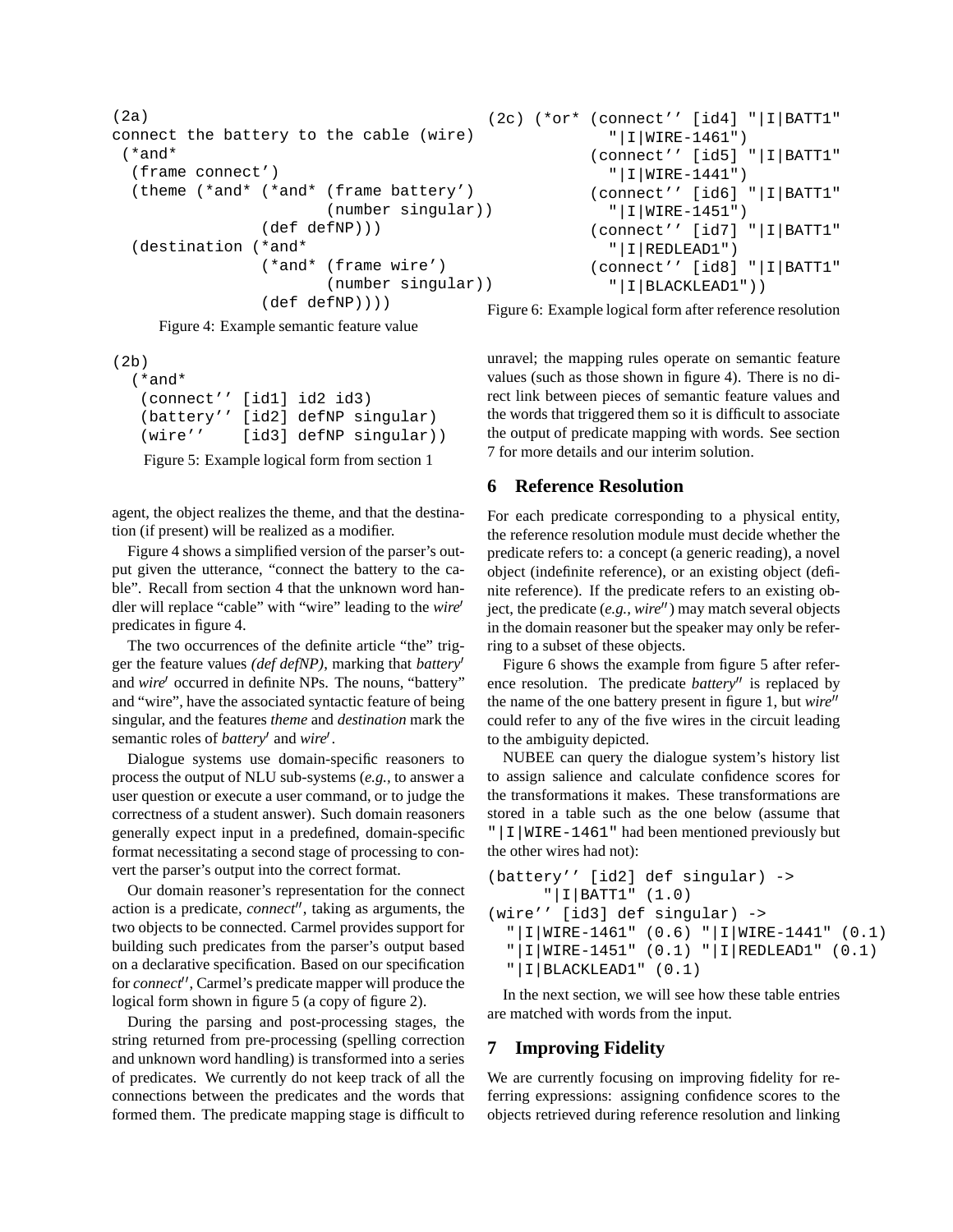referenced objects to the words used to refer to them. We make the assumption that all referring expressions are NPs and build a table of predicates (formed from NPs) and the words associated with those NPs. A sample entry is shown below.

(wire'' [id2] def singular) <= ''the wire''

We run the following procedure on each NP in the one parse tree node covering the input (in the parser's packed representation there will only be one such node with the category utterance).

```
procedure PROCESS-NP (NP)
```
1. run the predicate mapper just on NP to get its associated predicate 2. follow the children of NP to find the words associated with it

The next step is consulting the spelling corrector and unknown word handler. In section 3, we introduced a table of word substitutions with associated confidence scores. This table can be used to replace the words found in the chart with the words actually typed by the user and to compute a global confidence score by multiplying the confidence scores of the individual words with the confidence score assigned during reference resolution.

In section 4, we discussed unknown word handling for "the cable"; combining this result with the reference table computed above gives us:

```
"|I|WIRE-1461",
   (wire'' [id3] def singular),
   0.198, ''the cable''
"|I|WIRE-1441",
   (wire'' [id3] def singular),
   0.033, ''the cable''
"|I|WIRE-1451",
   (wire'' [id3] def singular),
   0.033, ''the cable''
"|I|REDLEAD1",
   (wire'' [id3] def singular),
   0.033, ''the cable''
"|I|BLACKLEAD1",
   (wire'' [id3] def singular),
   0.033, ''the cable''
```
One complication is that NPs can be associated with an ambiguous set of words. Consider a nonsense word in our domain, "waters". The spelling corrector will propose "watts" and "meters" as possible replacements. In the parser's packed representation, the nouns "watts" and "meters" share the same node. A disjunctive set of features represents the ambiguity.

```
(*or*
  (*and* (frame watts')
         (number plural)
         (root watt))
  (*and* (frame meters')
         (number plural)
         (root meter)))
```
This ambiguity is propagated to the NP node but the connection between the word stems (the root feature) and the two NP meanings is lost.

```
(*or*
  (*and* (frame watts')
         (number plural)
         (def indef))
  (*and* (frame meters')
         (number plural)
         (def indef)))
```
We modified PROCESS-NP to deal with such cases by adding an additional step:

```
3. for each meaning, M of the NP
3.1 try to match M with one or
      more of the words associated
     with the NP (i.e., run the
      predicate mapper just on
```
the word and see if it matches one of the meanings of the NP)

# **8 Discussion**

Although there has been work on controlling the fidelity of individual components of the pipeline shown in figure 3, there has been little work considering the NLU subsystem as a whole. Gabsdil and Bos (2003) incorporate (speech recognizer) confidence scores into their logical form for elements that correspond directly to words in the input (rather than larger structures built through composition). Consider the example of the word "manager" and assume it has a speech recognition confidence score of 0.65. Gabsdil and Bos' parser will assign "manager" the semantic value of  $l_j$ :*MANAGER(* $v_i$ *)* where  $l_j$  is a handle and  $v_i$  a variable. This semantic value is given a confidence score of 0.65 the same as "manager". To compute confidence scores for larger constituents they suggest to "combine confidence scores for sub-formulas recursively" (Gabsdil and Bos, 2003, p. 149).

We have taken this idea further and explored the issues involved in computing confidence scores for larger constituents. Some of these issues are linked to our twostage semantic analysis. However, Carmel's two-stage interpretation process(*i.e.,* a domain-independent parsing stage and a domain-dependent predicate mapping stage) is not idiosyncratic to the Carmel workbench. Dzikovska et al. (2002) adopt such a two stage approach because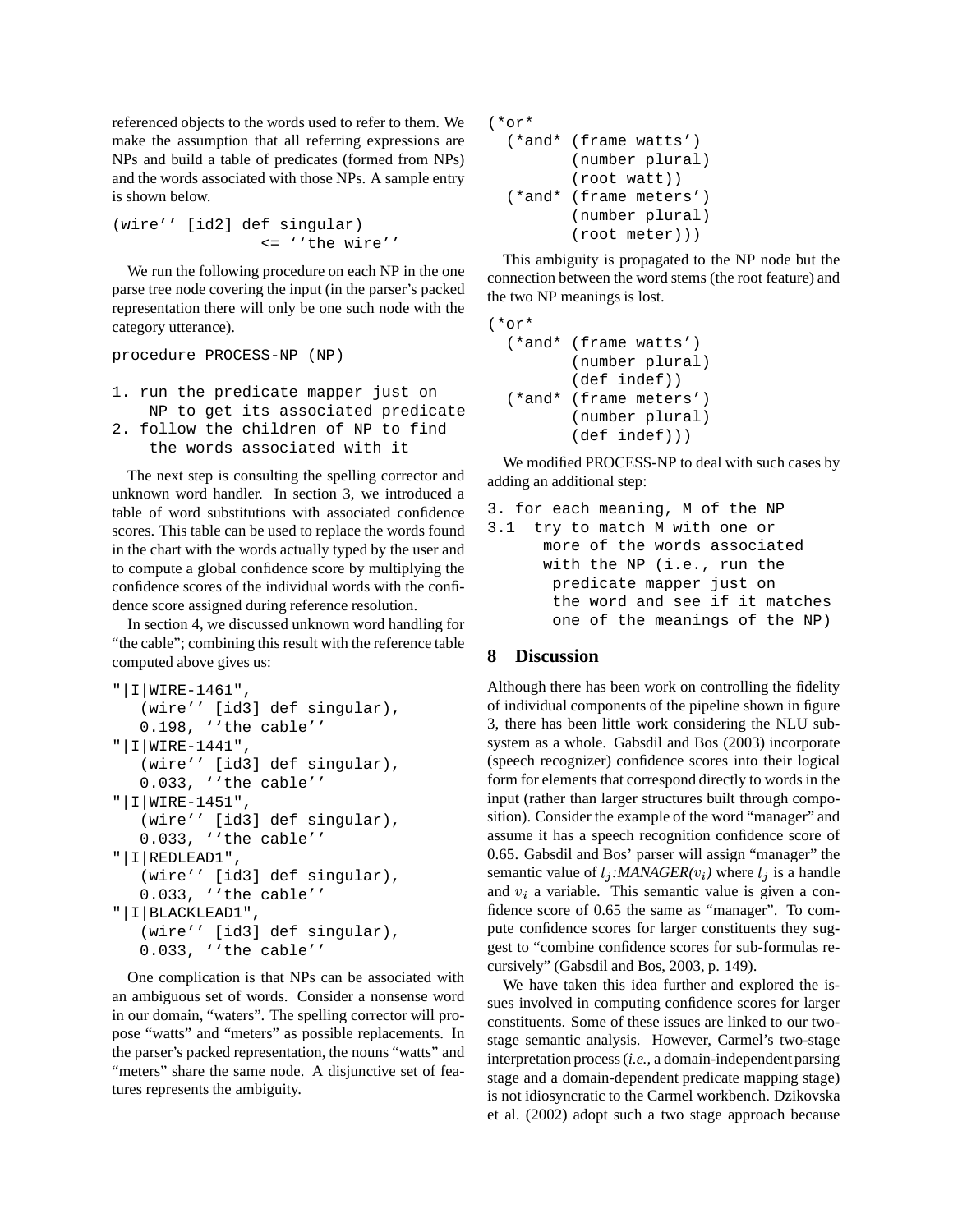their NLU sub-system is used in multiple domains (*e.g.,* transportation planning, medication advice) necessitating reuse of resources wherever possible. Milward (2000) uses a two stage approach because it increases robustness. When the parser is not able to build a parse tree covering the entire input, there will still be a *semantic chart* composed of partial parses and their associated semantic feature values. For the domain of airline flight information, Milward defines post-processing rules that scan this semantic chart looking for information such as departure times. Our goal in this paper was to highlight the architectural trade-offs of such features on controlling fidelity.

### **9 Future Work**

Our search process for unknown word handling is rudimentary. Each step of the search procedures described above returns a set of replacement candidates which are treated as equally likely. In future work, we plan to revise this search process to use a distance metric such as one of those discussed in (Budanitsky and Hirst, 2001). Such distance metrics take into account factors such as the overall depth of the WordNet taxonomy and the frequency of synsets in a corpus, and will allow us to better control the search process.

Although we know of no work on using WordNet to handle unknown words during interpretation, there is work on using WordNet for lexical variation during generation. Jing (1998) presents an algorithm for converting WordNet into a domain-specific taxonomy of replaceable words. First, words and synsets are removed that do not appear in a corpus representative of the domain.

The senses of verb arguments in the corpus are disambiguated based on the intuition that words appearing as the same argument to the same verb should have senses close to each other in WordNet. Consider an example from Jing's domain of generating basketball news reports. The verb "add" takes words such as "rebound", "throw", and "shot" as objects. Jing states that "rebound" and "throw" have senses that are members of the synset *accomplishment-achievement*; their other senses do not align in this manner and are pruned from WordNet. "shot" has a sense that is a hyponym of *accomplishmentachievement* forming a small taxonomy. This process can be used in reverse for words not in WordNet such as "layup". "layup" often occurs as an object to "hit" as do the known words "jumper" and "baskets". Based on this information, "layup" is added to WordNet under the synset *accomplishment-achievement*, the synset Jing assigns to "jumper" and "baskets".

In future work, we will use such a pruning algorithm on WordNet, and in addition to such static pruning (done off-line), we want to try dynamic pruning; *e.g.,* to process the unknown word "X", in the example, "connect the X to tab 4", we should only consider "connectible" entities as defined by the system's ontology.

Another area for future work are the parsing and postprocessing steps (section 5); these steps do not maintain confidence scores nor input-output links making it difficult to compute global confidence scores and maintain links between the words and syntax produced by a user and the resulting output from NUBEE.

The work discussed in section 7 focuses on referring expressions realized as NPs. An incremental approach to improving this work would involve supporting other syntactic categories such as verbs, and modifying NUBEE's confidence scores to penalize transformations done during parsing and post-processing (*i.e.,* skipping words, use of disambiguation heuristics).

A more general approach would require changes to the Carmel workbench. Currently the packed representation represents ambiguity as a disjunction of semantic feature values (*e.g.,* figure 4). Each of these feature values could have an associated confidence score and a list of the words associated with those semantic feature values. With such a representation, the post-hoc analysis discussed in section 7 would not be necessary. We could compute confidence scores as follows. Typically in statistical parsing, the probability of a parse-tree node is the product of the probability of the rule forming the node, and the probabilities of its children. We could propagate confidence scores for individual words in the same fashion (making the assumption that all rules are equally likely).

However, the added complexity and associated increased processing load may not be worth the ability to associate each element of NUBEE's output with a confidence score and syntactic information. We plan to perform a detailed evaluation to investigate the effect of tracking fidelity on the generation of clarification and confirmation requests, and alignment of the dialogue system with the user (and where necessary, correction). Evaluation will take two forms: building a test suite from human-human dialogues in this domain, and analysis of user interactions with the system.

#### **Acknowledgments**

The research presented in this paper is supported by Grant #N000149910165 from the Office of Naval Research, Cognitive and Neural Sciences Division. Thanks to Carolyn Rose´ for releasing the CARMEL Workbench for public use and for her continual support of this software. Thanks to Myroslava Dzikovska, Claus Zinn, Carolyn Rosé, Johan Bos, and our anonymous reviewers for their comments.